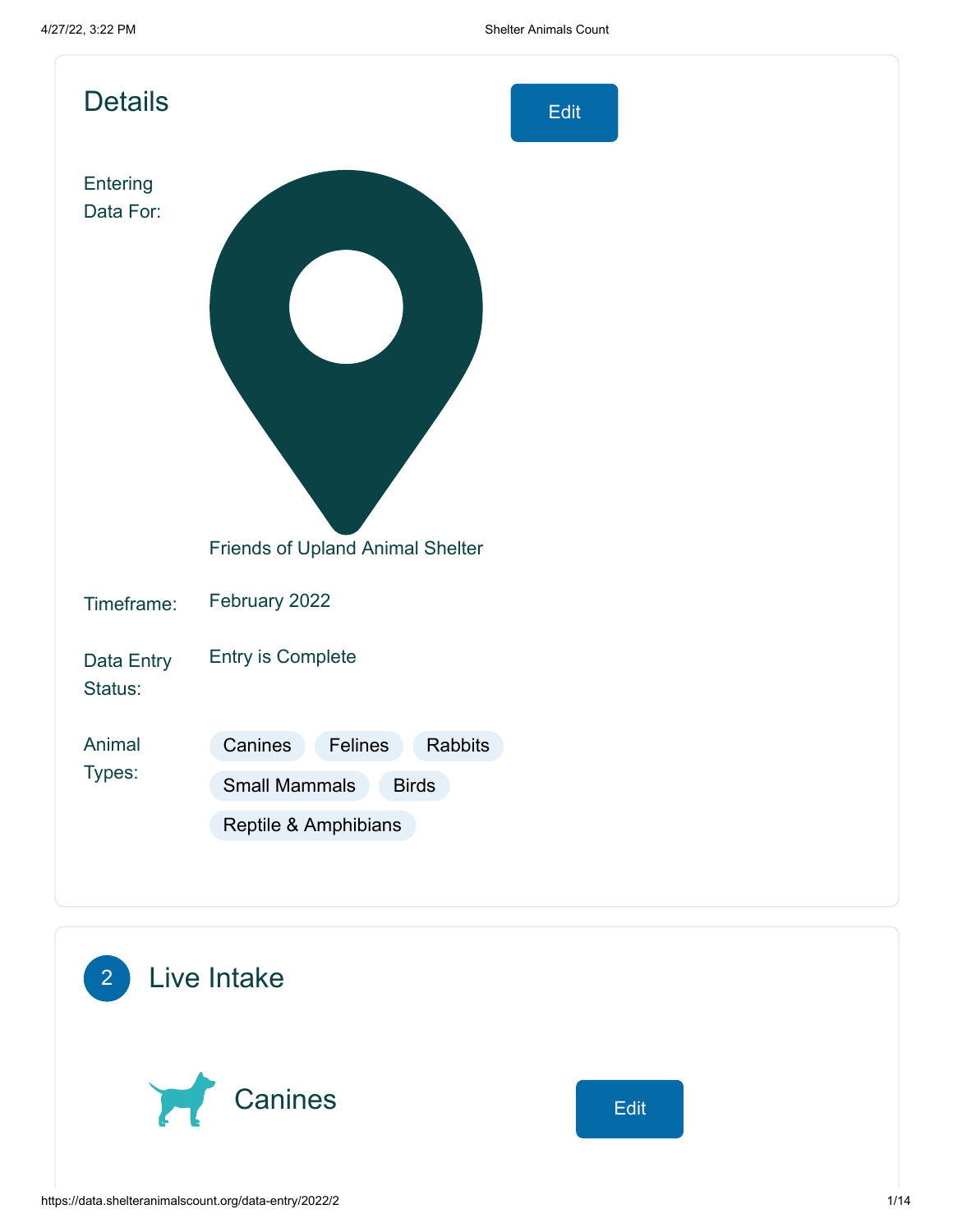|                                              | <b>Adult</b>   | Up to 5<br>mos. | Age<br><b>Unknow</b><br>n | Subtotal       |
|----------------------------------------------|----------------|-----------------|---------------------------|----------------|
| Stray at<br>large                            | 37             | 9               | 0                         | 46             |
| Relinquished 4<br>by owner                   |                | $\overline{2}$  | $\overline{0}$            | 6              |
| Owner-<br>intended<br>euthanasia             | $\overline{0}$ | $\overline{0}$  | 0                         | $\overline{0}$ |
| Transferred<br>in state                      | 11             | $\overline{4}$  | $\overline{0}$            | 15             |
| Transferred<br>out of state                  | $\overline{0}$ | $\overline{0}$  | $\overline{0}$            | 0              |
| Transferred<br>$\frac{1}{2}$ internationally |                | $\overline{0}$  | $\overline{0}$            | $\overline{0}$ |
| Seized or<br>impounded                       | 5              | $\overline{0}$  | $\overline{0}$            | 5              |
| Other<br>intakes                             | 0              | 0               | 0                         | 0              |



|                                       | Adult | Up to 5<br>mos. | Age<br>Unknow<br>n | Subtotal |
|---------------------------------------|-------|-----------------|--------------------|----------|
| Stray at<br>large                     | 20    | 1               | 0                  | 21       |
| Relinquished <sub>2</sub><br>by owner |       | 1               | 0                  | 3        |
| Owner-<br>intended<br>euthanasia      | 0     | 0               | 0                  | ŋ        |
| Transferred<br>in state               | 1     | 11              | 0                  | 12       |
| Transferred<br>out of state           | 0     | 0               | 0                  | n        |

https://data.shelteranimalscount.org/data-entry/2022/2 2/14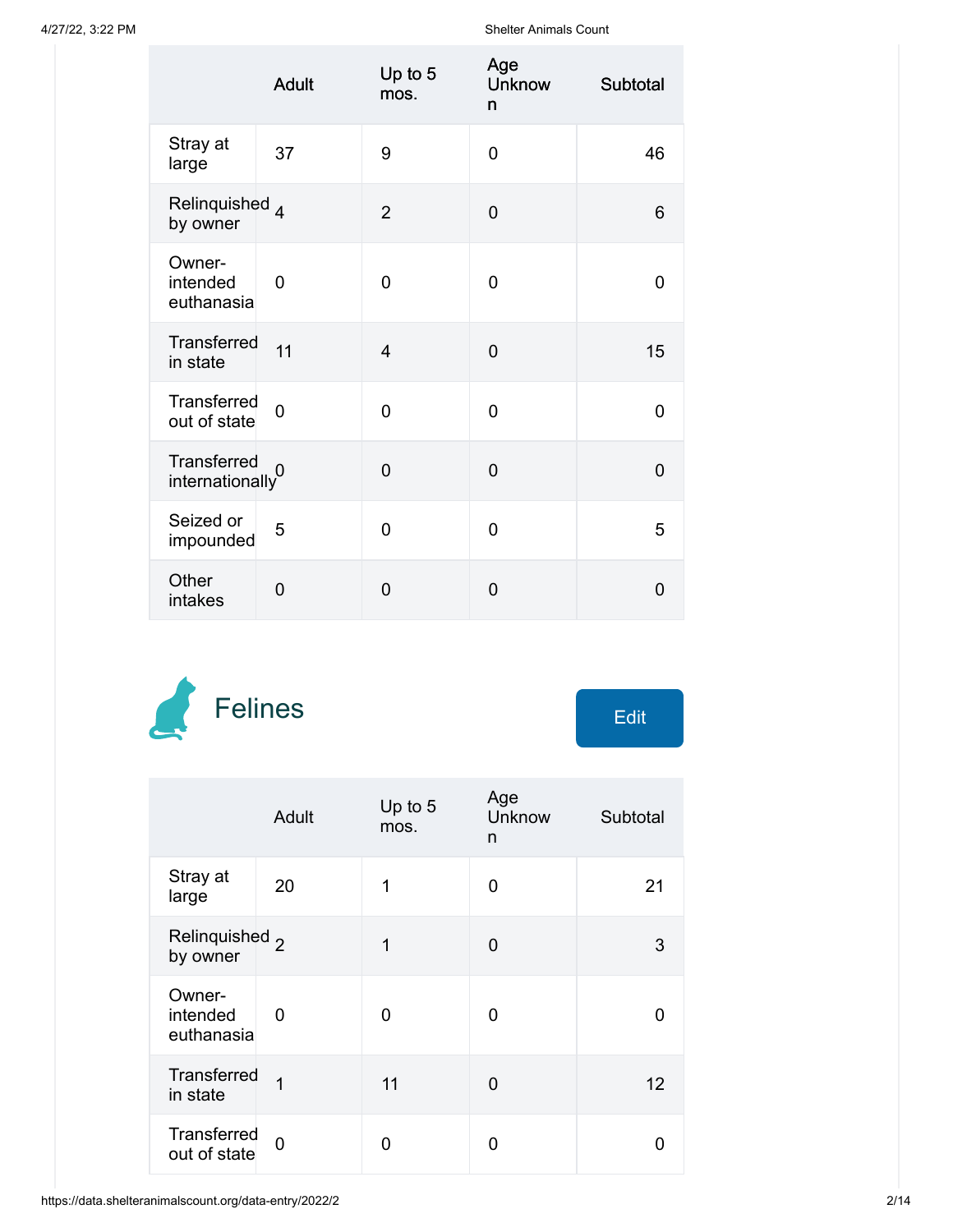|                                             | Adult | Up to 5<br>mos. | Age<br>Unknow<br>n | Subtotal |
|---------------------------------------------|-------|-----------------|--------------------|----------|
| Transferred<br>internationally <sup>0</sup> |       |                 |                    |          |
| Seized or<br>impounded                      | 5     |                 | O                  | 5        |
| Other<br>intakes                            | U     |                 |                    |          |

Rabbits Edit

|                                             | Adult          | Up to 5<br>mos. | Age<br>Unknow<br>n | Subtotal       |
|---------------------------------------------|----------------|-----------------|--------------------|----------------|
| Stray at<br>large                           | $\overline{4}$ | 0               | $\overline{0}$     | $\overline{4}$ |
| Relinquished <sub>0</sub><br>by owner       |                | 0               | $\mathbf 0$        | 0              |
| Owner-<br>intended<br>euthanasia            | 0              | 0               | 0                  | 0              |
| Transferred<br>in state                     | $\overline{0}$ | 0               | $\overline{0}$     | 0              |
| Transferred<br>out of state                 | $\overline{0}$ | 0               | 0                  | 0              |
| Transferred<br>internationally <sup>0</sup> |                | $\overline{0}$  | $\overline{0}$     | $\overline{0}$ |
| Seized or<br>impounded                      | 0              | 0               | 0                  | 0              |
| Other<br>intakes                            | 0              | 0               | $\overline{0}$     | $\overline{0}$ |

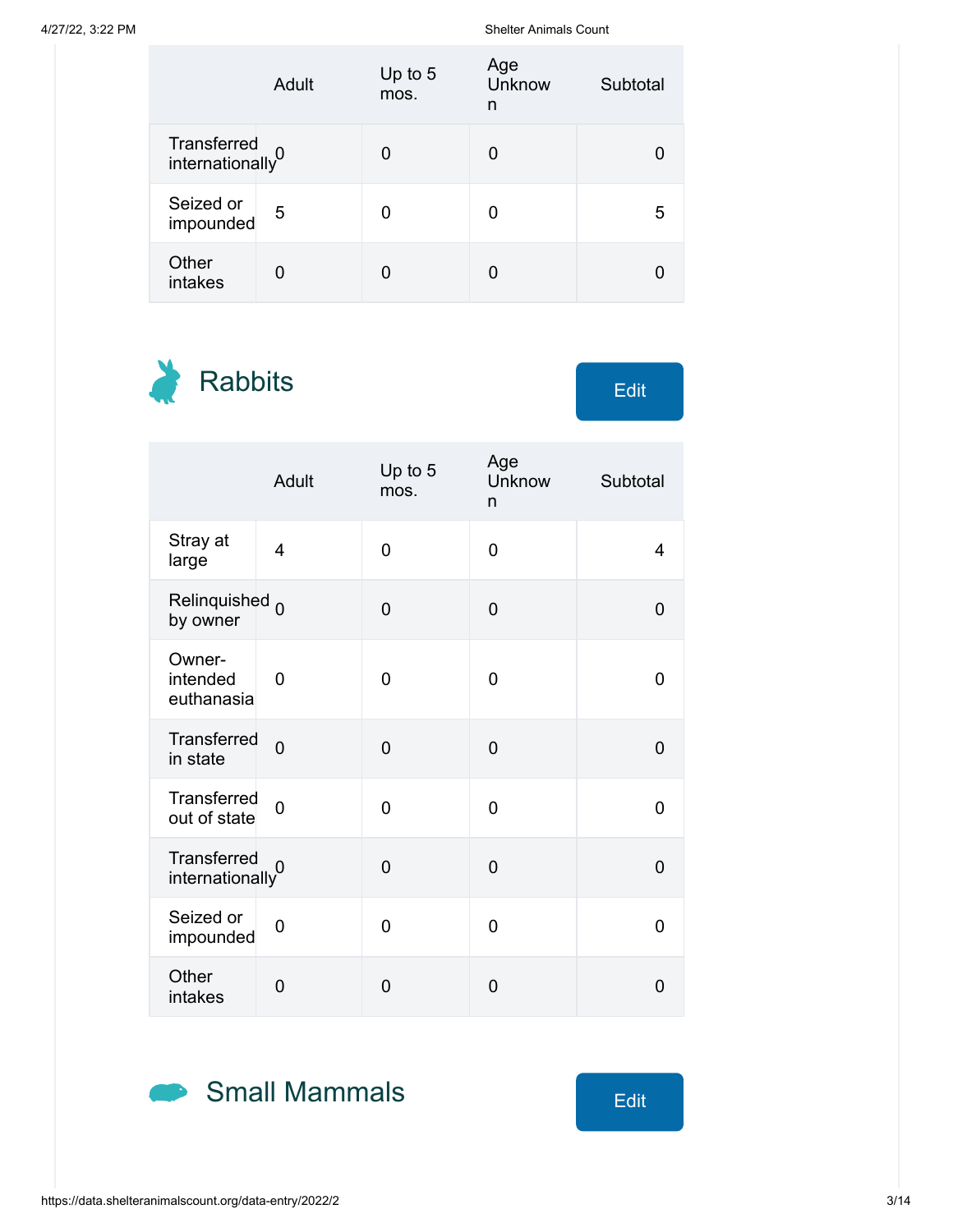|                                             | <b>Adult</b>   | Up to 5<br>mos. | Age<br><b>Unknow</b><br>n | Subtotal       |
|---------------------------------------------|----------------|-----------------|---------------------------|----------------|
| Stray at<br>large                           | $\overline{0}$ | $\overline{0}$  | $\overline{0}$            | 0              |
| Relinquished <sub>0</sub><br>by owner       |                | $\overline{0}$  | $\overline{0}$            | $\overline{0}$ |
| Owner-<br>intended<br>euthanasia            | $\overline{0}$ | $\overline{0}$  | 0                         | $\overline{0}$ |
| Transferred<br>in state                     | $\overline{0}$ | $\overline{0}$  | $\overline{0}$            | $\overline{0}$ |
| Transferred<br>out of state                 | $\overline{0}$ | $\overline{0}$  | $\overline{0}$            | 0              |
| Transferred<br>internationally <sup>0</sup> |                | $\overline{0}$  | $\overline{0}$            | $\overline{0}$ |
| Seized or<br>impounded                      | $\overline{0}$ | $\overline{0}$  | $\Omega$                  | $\overline{0}$ |
| Other<br>intakes                            | $\overline{0}$ | $\overline{0}$  | $\overline{0}$            | $\overline{0}$ |



|                                       | Adult          | Up to 5<br>mos. | Age<br><b>Unknow</b><br>n | Subtotal |
|---------------------------------------|----------------|-----------------|---------------------------|----------|
| Stray at<br>large                     | 0              | 0               | 0                         | ŋ        |
| Relinquished <sub>0</sub><br>by owner |                | 0               | U                         | U        |
| Owner-<br>intended<br>euthanasia      | 0              | 0               | 0                         | n        |
| Transferred<br>in state               | $\Omega$       | 0               | 0                         | ŋ        |
| Transferred<br>out of state           | $\overline{0}$ | 0               | ŋ                         | n        |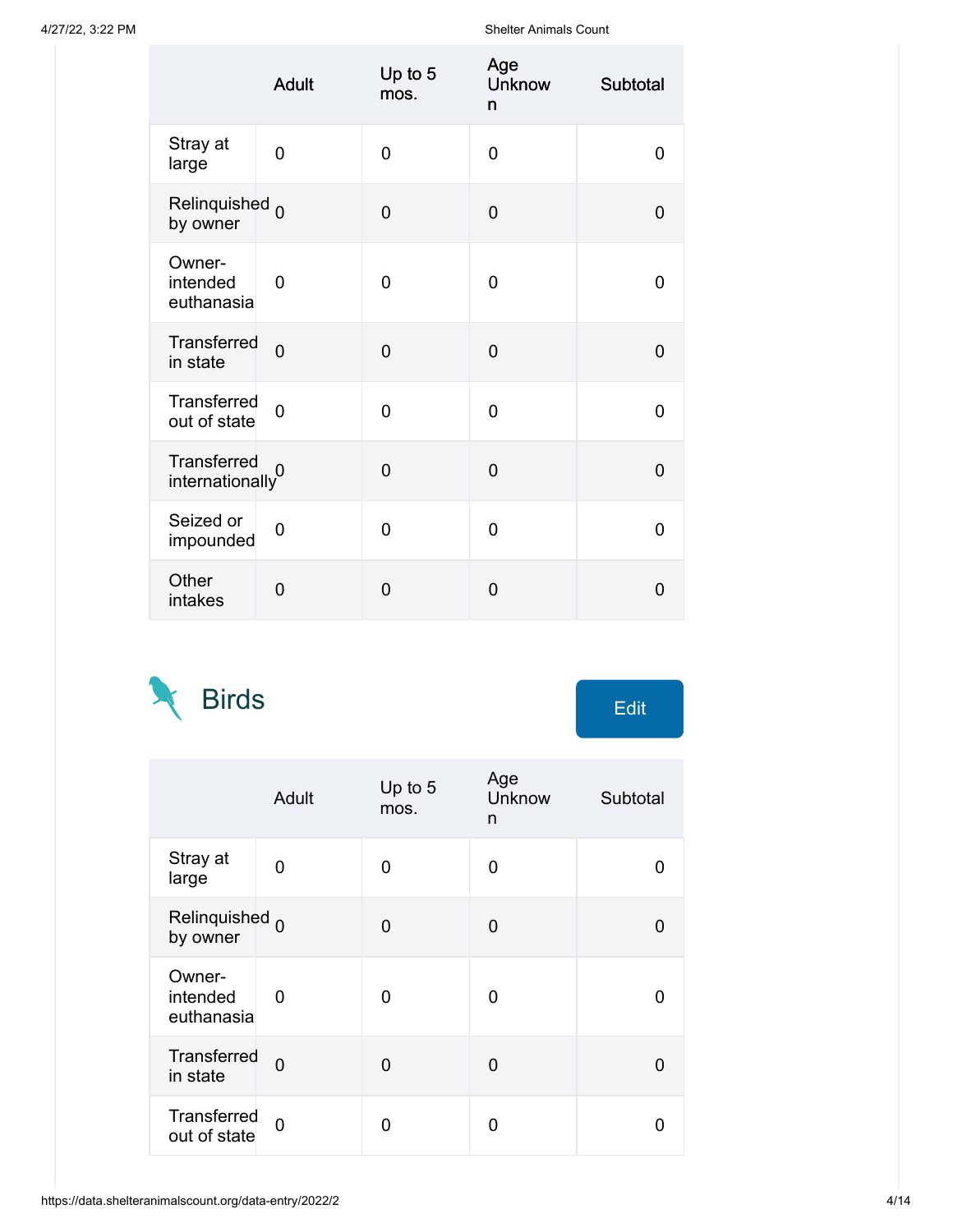|                                | Adult | Up to 5<br>mos. | Age<br>Unknow<br>n | Subtotal |
|--------------------------------|-------|-----------------|--------------------|----------|
| Transferred<br>internationally |       |                 | 0                  |          |
| Seized or<br>impounded         | 0     | ŋ               | 0                  |          |
| Other<br>intakes               |       |                 |                    |          |

## **SN** Reptile & Amphibians Edit

|                                             | Adult          | Up to 5<br>mos. | Age<br>Unknow<br>n | Subtotal       |
|---------------------------------------------|----------------|-----------------|--------------------|----------------|
| Stray at<br>large                           | $\overline{0}$ | 0               | 0                  | 0              |
| Relinquished <sub>0</sub><br>by owner       |                | $\overline{0}$  | $\overline{0}$     | 0              |
| Owner-<br>intended<br>euthanasia            | $\overline{0}$ | $\overline{0}$  | $\overline{0}$     | 0              |
| Transferred<br>in state                     | $\overline{0}$ | $\overline{0}$  | 0                  | 0              |
| Transferred<br>out of state                 | $\overline{0}$ | $\overline{0}$  | $\overline{0}$     | $\Omega$       |
| Transferred<br>internationally <sup>0</sup> |                | $\overline{0}$  | $\overline{0}$     | $\overline{0}$ |
| Seized or<br>impounded                      | $\overline{0}$ | $\overline{0}$  | $\overline{0}$     | 0              |
| Other<br>intakes                            | $\mathbf 0$    | $\overline{0}$  | $\overline{0}$     | $\overline{0}$ |

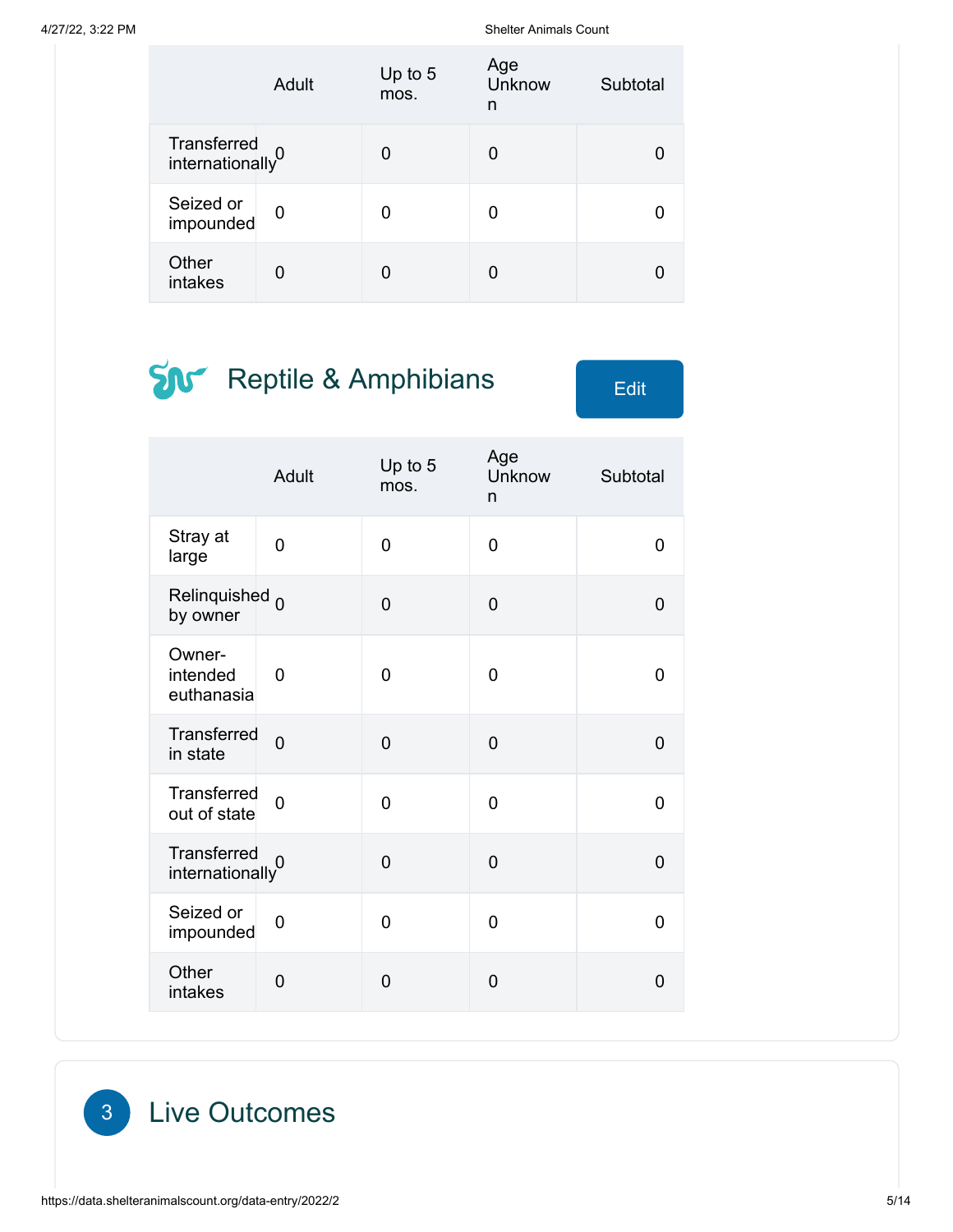

|                                    | Adult          | Up to 5<br>mos. | Age<br>Unknow<br>n | Subtotal |
|------------------------------------|----------------|-----------------|--------------------|----------|
| Adoption                           | 42             | 21              | $\Omega$           | 63       |
| Returned<br>to owner               | 16             | $\overline{0}$  | $\overline{0}$     | 16       |
| Transferred<br>in state            | 50             | O               | 0                  | 50       |
| <b>Transferred</b><br>out of state | $\overline{0}$ | $\overline{0}$  | $\Omega$           | 0        |
| Transferred<br>internationaly      |                | 0               | 0                  | 0        |
| Returned<br>to field               | $\overline{0}$ | 0               | $\Omega$           | U        |
| Other<br>live<br>outcome           | 0              | 0               | 0                  | O        |



|                                             | Adult    | Up to $5$<br>mos. | Age<br>Unknow<br>n | Subtotal |
|---------------------------------------------|----------|-------------------|--------------------|----------|
| Adoption                                    | 14       | 16                | 0                  | 30       |
| Returned<br>to owner                        | 3        | 0                 | 0                  | 3        |
| <b>Transferred</b><br>in state              | 1        | 0                 | 0                  |          |
| <b>Transferred</b><br>out of state          | $\Omega$ | 0                 | 0                  |          |
| Transferred<br>internationally <sup>0</sup> |          | በ                 | ი                  |          |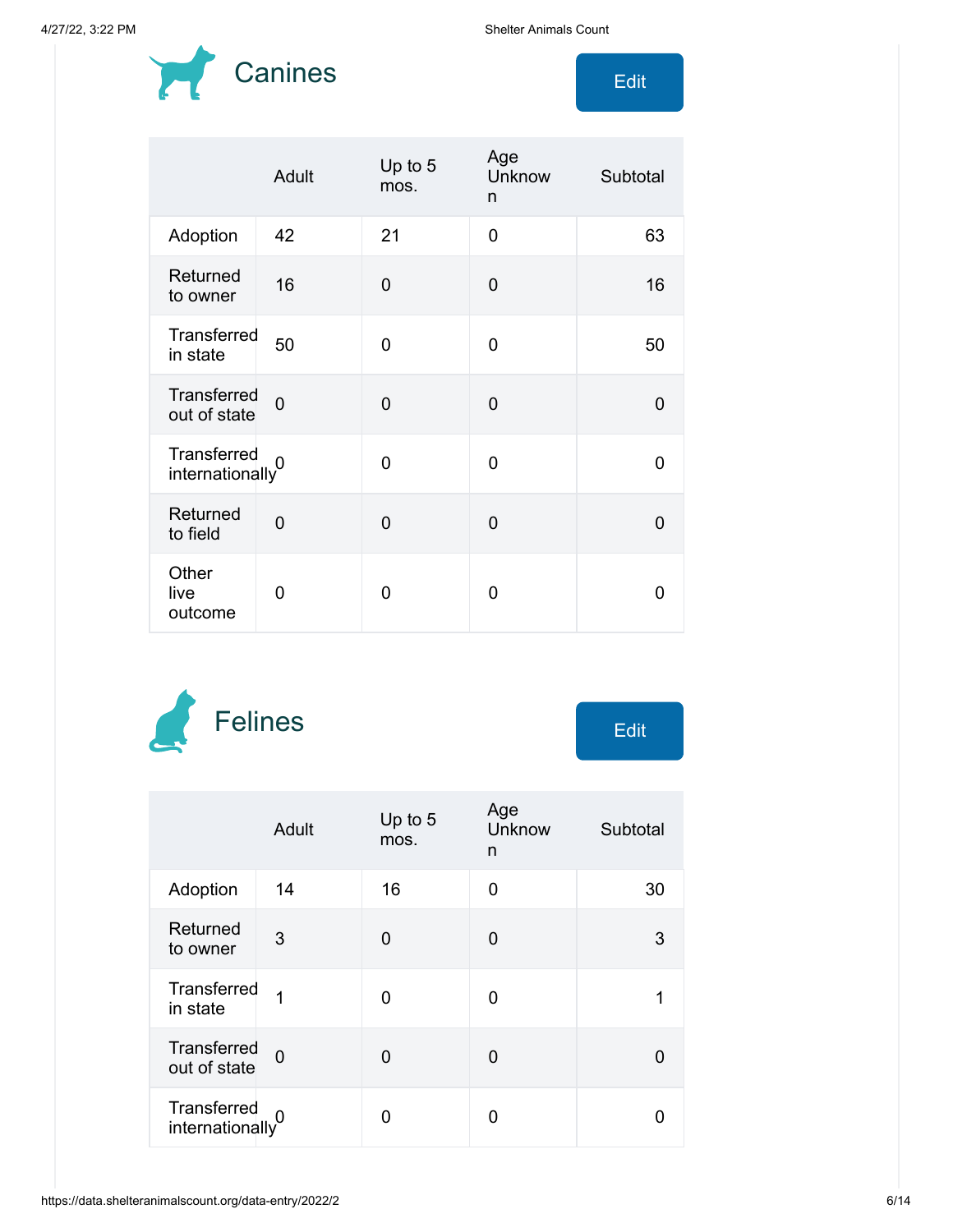|                          | Adult | Up to 5<br>mos. | Age<br><b>Unknow</b><br>n | Subtotal |
|--------------------------|-------|-----------------|---------------------------|----------|
| Returned<br>to field     | 2     |                 | 0                         | 2        |
| Other<br>live<br>outcome | 0     |                 | 0                         |          |

Rabbits Edit

|                                    | Adult          | Up to 5<br>mos. | Age<br>Unknow<br>n | Subtotal       |
|------------------------------------|----------------|-----------------|--------------------|----------------|
| Adoption                           | 0              | $\overline{0}$  | $\overline{0}$     | $\overline{0}$ |
| Returned<br>to owner               | $\overline{0}$ | $\mathbf 0$     | $\overline{0}$     | $\overline{0}$ |
| Transferred<br>in state            | $\Omega$       | 0               | 0                  | 0              |
| <b>Transferred</b><br>out of state | $\Omega$       | $\overline{0}$  | 0                  | $\overline{0}$ |
| Transferred<br>internationally     | 0              | $\overline{0}$  | 0                  | 0              |
| Returned<br>to field               | $\overline{0}$ | $\overline{0}$  | $\overline{0}$     | 0              |
| Other<br>live<br>outcome           | 0              | 0               | 0                  | 0              |

# Small Mammals Edit

|          | Adult | Up to $5$<br>mos. | Age<br>Unknow<br>n | Subtotal |
|----------|-------|-------------------|--------------------|----------|
| Adoption |       |                   |                    |          |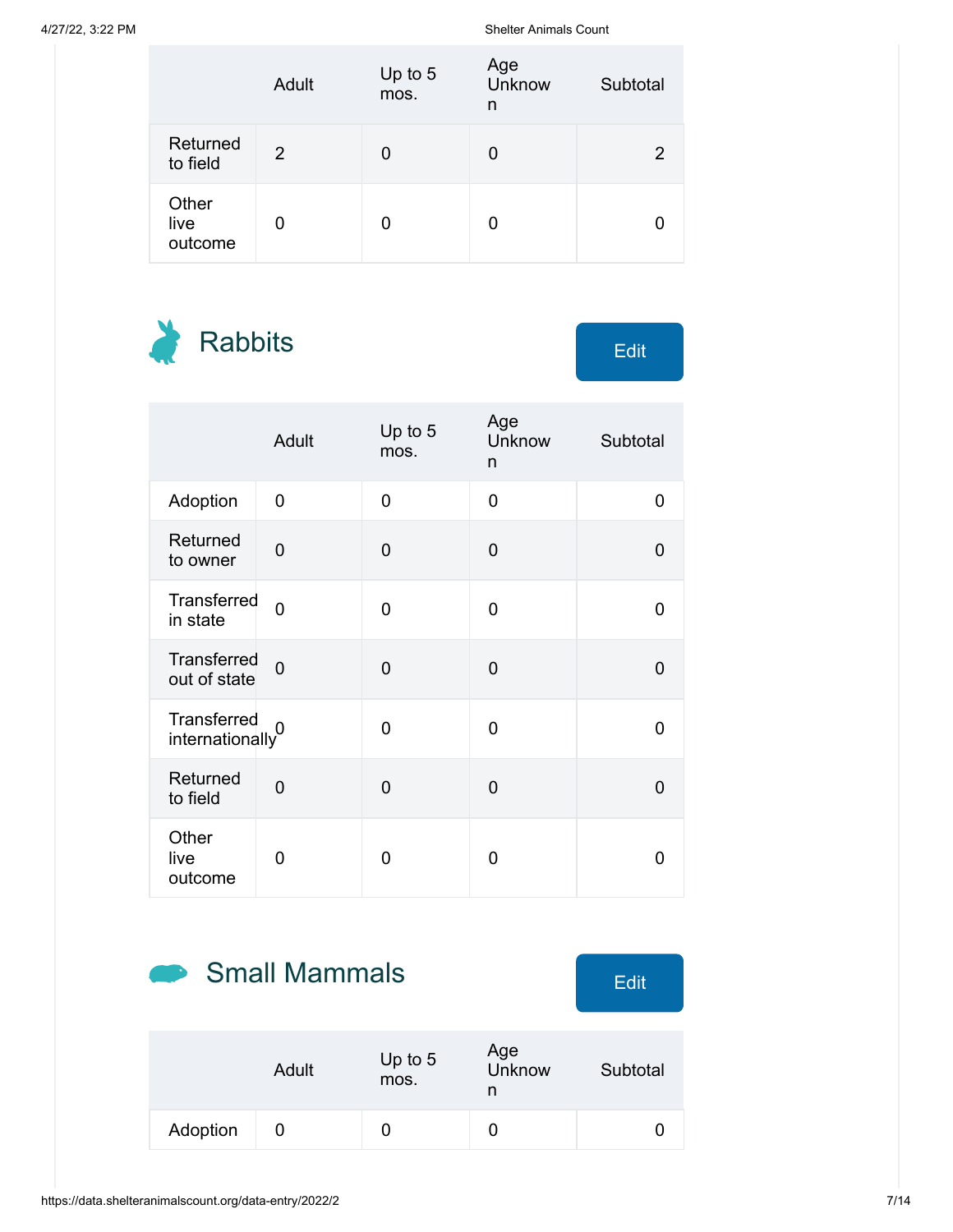|                                | Adult          | Up to 5<br>mos. | Age<br>Unknow<br>n | Subtotal     |
|--------------------------------|----------------|-----------------|--------------------|--------------|
| Returned<br>to owner           | 0              | 0               | $\mathbf 0$        | 0            |
| Transferred<br>in state        | $\overline{0}$ | 0               | 0                  | 0            |
| Transferred<br>out of state    | $\overline{0}$ | $\Omega$        | $\Omega$           | 0            |
| Transferred<br>internationally |                | 0               | 0                  | O            |
| Returned<br>to field           | $\overline{0}$ | $\Omega$        | $\Omega$           | O            |
| Other<br>live<br>outcome       | 0              | 0               | O                  | $\mathbf{I}$ |

Birds Edit  $\mathbb{N}$ 

|                                             | Adult          | Up to 5<br>mos. | Age<br>Unknow<br>n | Subtotal       |
|---------------------------------------------|----------------|-----------------|--------------------|----------------|
| Adoption                                    | 0              | $\Omega$        | 0                  | 0              |
| Returned<br>to owner                        | 0              | $\overline{0}$  | 0                  | $\mathbf 0$    |
| Transferred<br>in state                     | $\overline{0}$ | 0               | 0                  | 0              |
| Transferred<br>out of state                 | $\Omega$       | $\overline{0}$  | $\mathbf 0$        | $\Omega$       |
| Transferred<br>internationally <sup>0</sup> |                | $\overline{0}$  | 0                  | $\overline{0}$ |
| Returned<br>to field                        | $\overline{0}$ | $\overline{0}$  | 0                  | 0              |
| Other<br>live<br>outcome                    | 0              | 0               | 0                  | 0              |

https://data.shelteranimalscount.org/data-entry/2022/2 8/14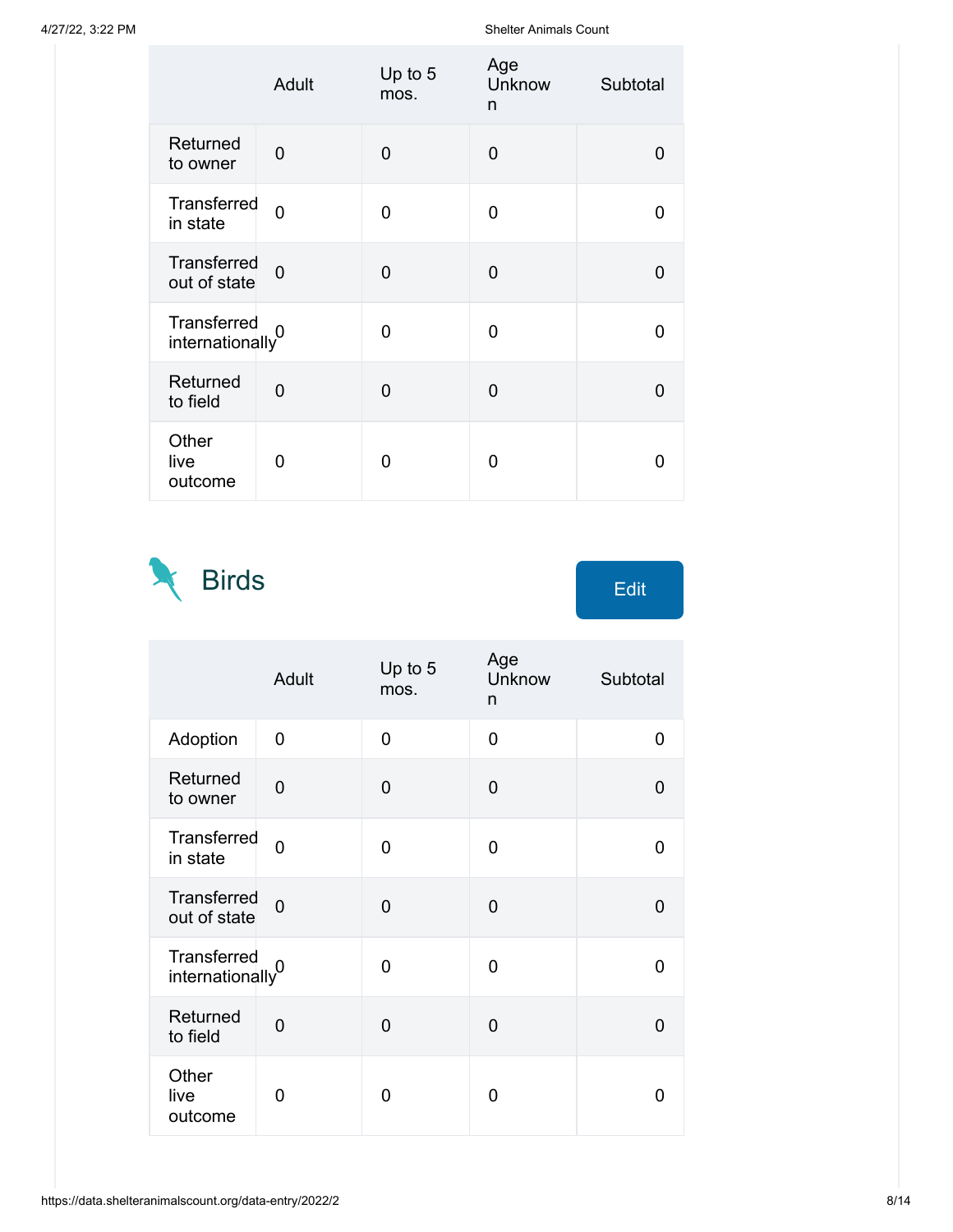### $\sum_{i=1}^{n}$  Reptile & Amphibians  $\sum_{i=1}^{n}$

|                                             | Adult          | Up to 5<br>mos. | Age<br>Unknow<br>n | Subtotal |
|---------------------------------------------|----------------|-----------------|--------------------|----------|
| Adoption                                    | 0              | $\overline{0}$  | 0                  | 0        |
| Returned<br>to owner                        | $\overline{0}$ | $\overline{0}$  | $\overline{0}$     | 0        |
| Transferred<br>in state                     | $\Omega$       | $\overline{0}$  | 0                  | 0        |
| <b>Transferred</b><br>out of state          | $\overline{0}$ | $\overline{0}$  | $\overline{0}$     | 0        |
| Transferred<br>internationally <sup>0</sup> |                | 0               | 0                  | 0        |
| Returned<br>to field                        | $\overline{0}$ | $\overline{0}$  | 0                  | 0        |
| Other<br>live<br>outcome                    | 0              | 0               | 0                  | 0        |

#### 4 Other Outcomes



|                              | Adult | Up to 5<br>mos. | Age<br>Unknow<br>n | Subtotal |
|------------------------------|-------|-----------------|--------------------|----------|
| Died in<br>care              | O     | 0               | 0                  |          |
| Lost in<br>care              | 0     | 0               | 0                  |          |
| <b>Shelter</b><br>euthanasia | 2     | 0               | 0                  | 2        |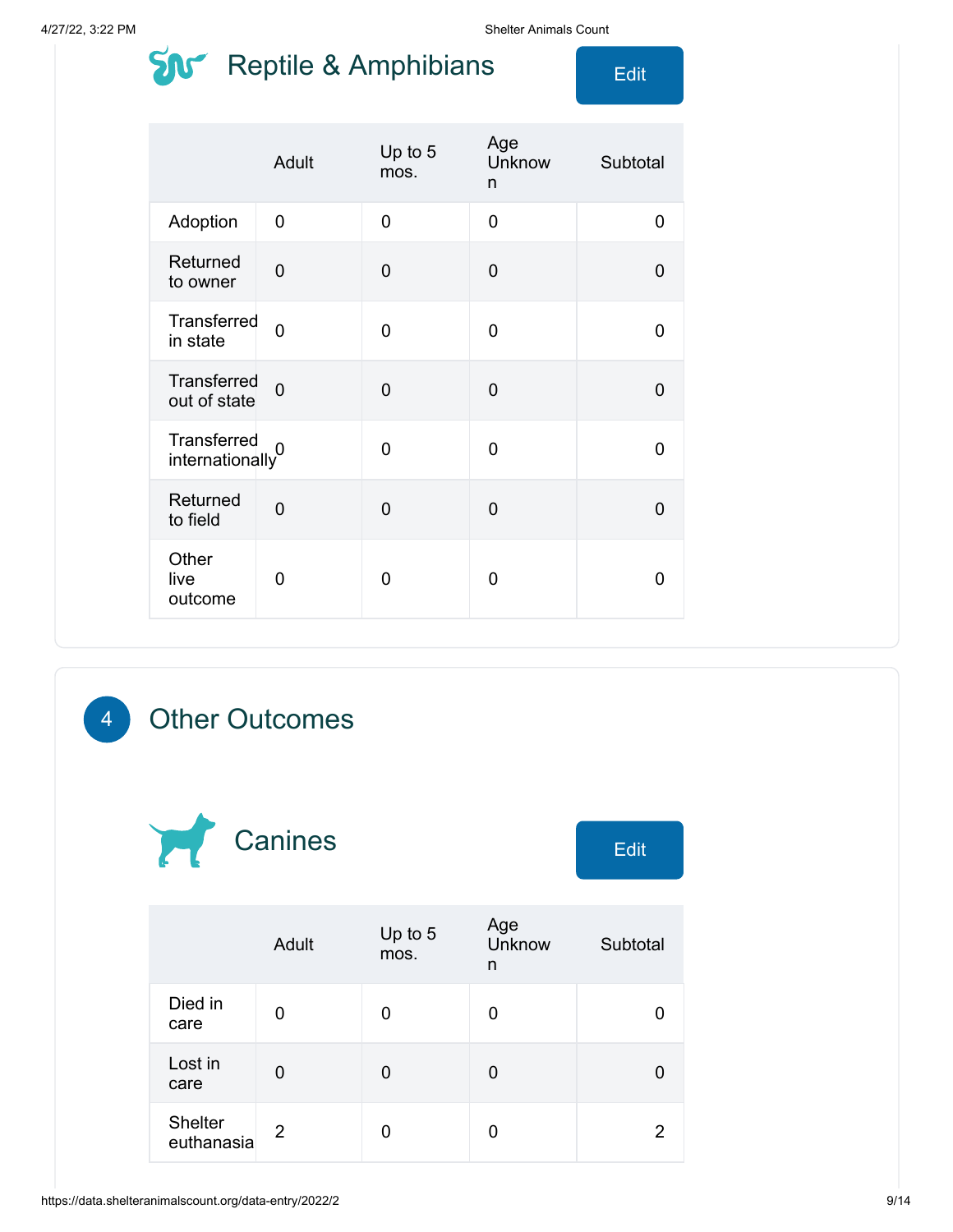|                                 | Adult | Up to $5$<br>mos. | Age<br>Unknow<br>n | Subtotal |
|---------------------------------|-------|-------------------|--------------------|----------|
| Owner<br>intended<br>euthanasia |       |                   | 0                  |          |



|                                 | Adult | Up to 5<br>mos. | Age<br><b>Unknow</b><br>n | Subtotal |
|---------------------------------|-------|-----------------|---------------------------|----------|
| Died in<br>care                 | 1     | O               | 0                         |          |
| Lost in<br>care                 | 0     | $\Omega$        | 0                         |          |
| <b>Shelter</b><br>euthanasia    | 2     | 2               | 0                         | 4        |
| Owner<br>intended<br>euthanasia | 0     | 0               | 0                         |          |

Rabbits Edit

|                                 | Adult | Up to 5<br>mos. | Age<br>Unknow<br>n | Subtotal |
|---------------------------------|-------|-----------------|--------------------|----------|
| Died in<br>care                 | 0     | 0               | 0                  |          |
| Lost in<br>care                 | 0     | 0               | 0                  |          |
| <b>Shelter</b><br>euthanasia    | 0     | 0               | 0                  |          |
| Owner<br>intended<br>euthanasia | 0     | 0               | 0                  |          |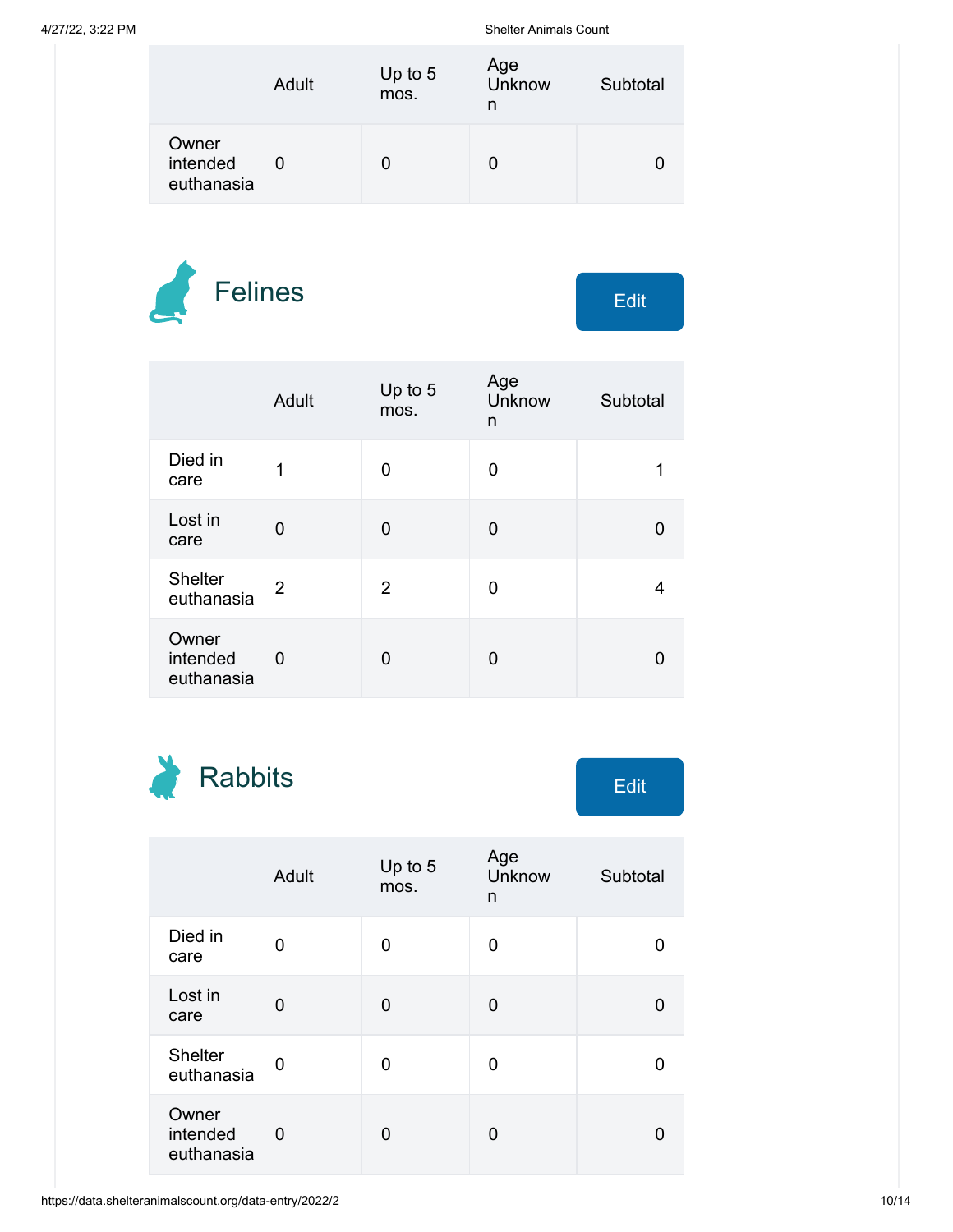#### Small Mammals **Edit**

4/27/22, 3:22 PM Shelter Animals Count

|                                 | Adult | Up to 5<br>mos. | Age<br>Unknow<br>n | Subtotal |
|---------------------------------|-------|-----------------|--------------------|----------|
| Died in<br>care                 | 0     | 0               | 0                  |          |
| Lost in<br>care                 | 0     | 0               | 0                  |          |
| <b>Shelter</b><br>euthanasia    | 0     | 0               | O                  |          |
| Owner<br>intended<br>euthanasia | 0     | 0               | 0                  |          |

Birds Edit

|                                 | Adult | Up to 5<br>mos. | Age<br>Unknow<br>n | Subtotal |
|---------------------------------|-------|-----------------|--------------------|----------|
| Died in<br>care                 | 0     | 0               | 0                  | 0        |
| Lost in<br>care                 | 0     | 0               | 0                  | 0        |
| <b>Shelter</b><br>euthanasia    | 0     | 0               | 0                  | 0        |
| Owner<br>intended<br>euthanasia | 0     | 0               | U                  | O        |

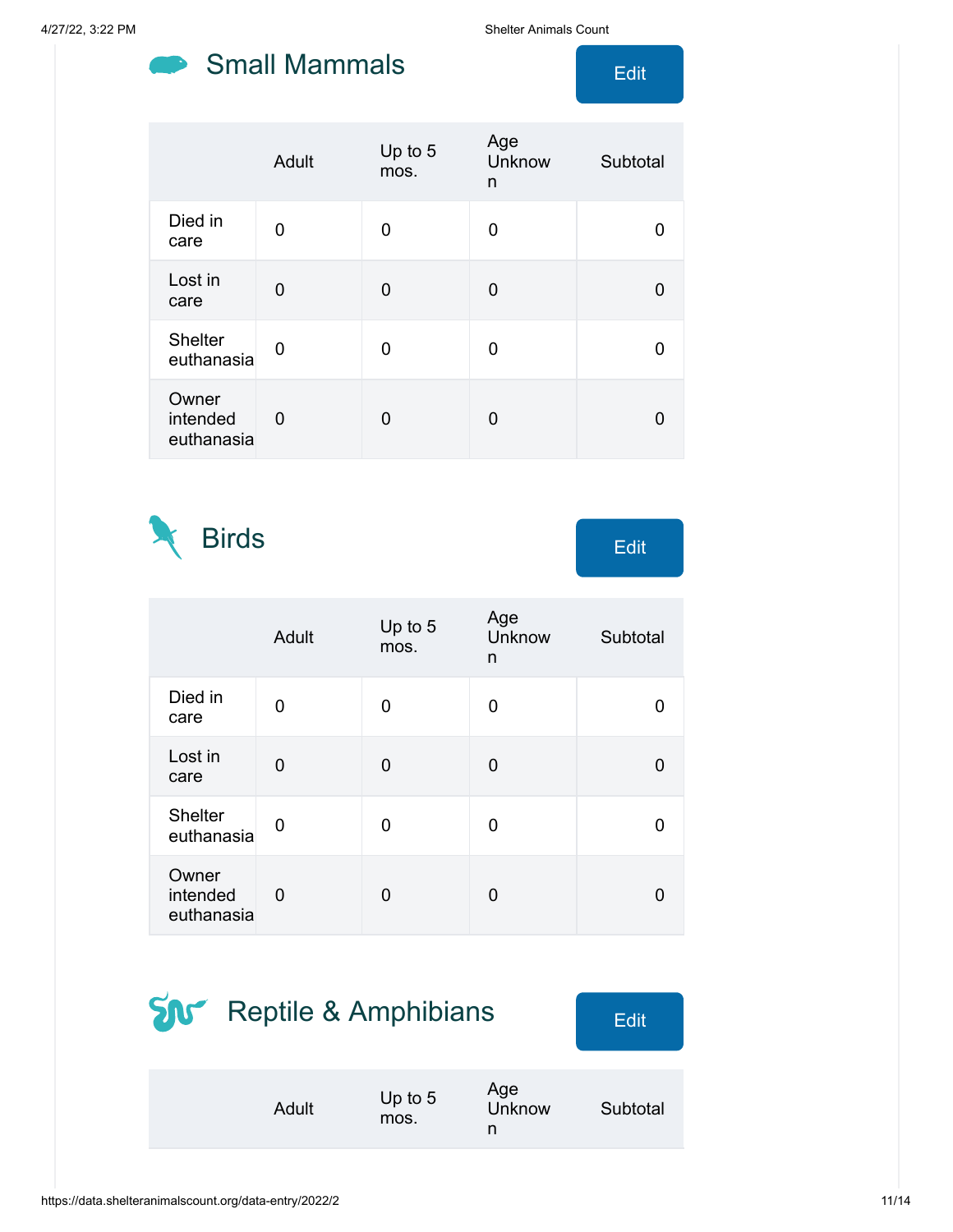|                                 | Adult    | Up to 5<br>mos. | Age<br>Unknow<br>n | Subtotal |
|---------------------------------|----------|-----------------|--------------------|----------|
| Died in<br>care                 | 0        | 0               | 0                  | U        |
| Lost in<br>care                 | $\Omega$ | 0               | 0                  | 0        |
| <b>Shelter</b><br>euthanasia    | 0        | 0               | 0                  | 0        |
| Owner<br>intended<br>euthanasia | $\Omega$ | $\overline{0}$  | 0                  | 0        |

#### 5 Animal Counts



|                                                                       | Total |
|-----------------------------------------------------------------------|-------|
| Number of canines in care at the beginning of<br>February 2022        | 56    |
| Number of canines in care at the end of February<br>2022              | 49    |
| Number of foster canines in care at the beginning<br>of February 2022 |       |
| Number of foster canines in care at the end of<br>February 2022       |       |

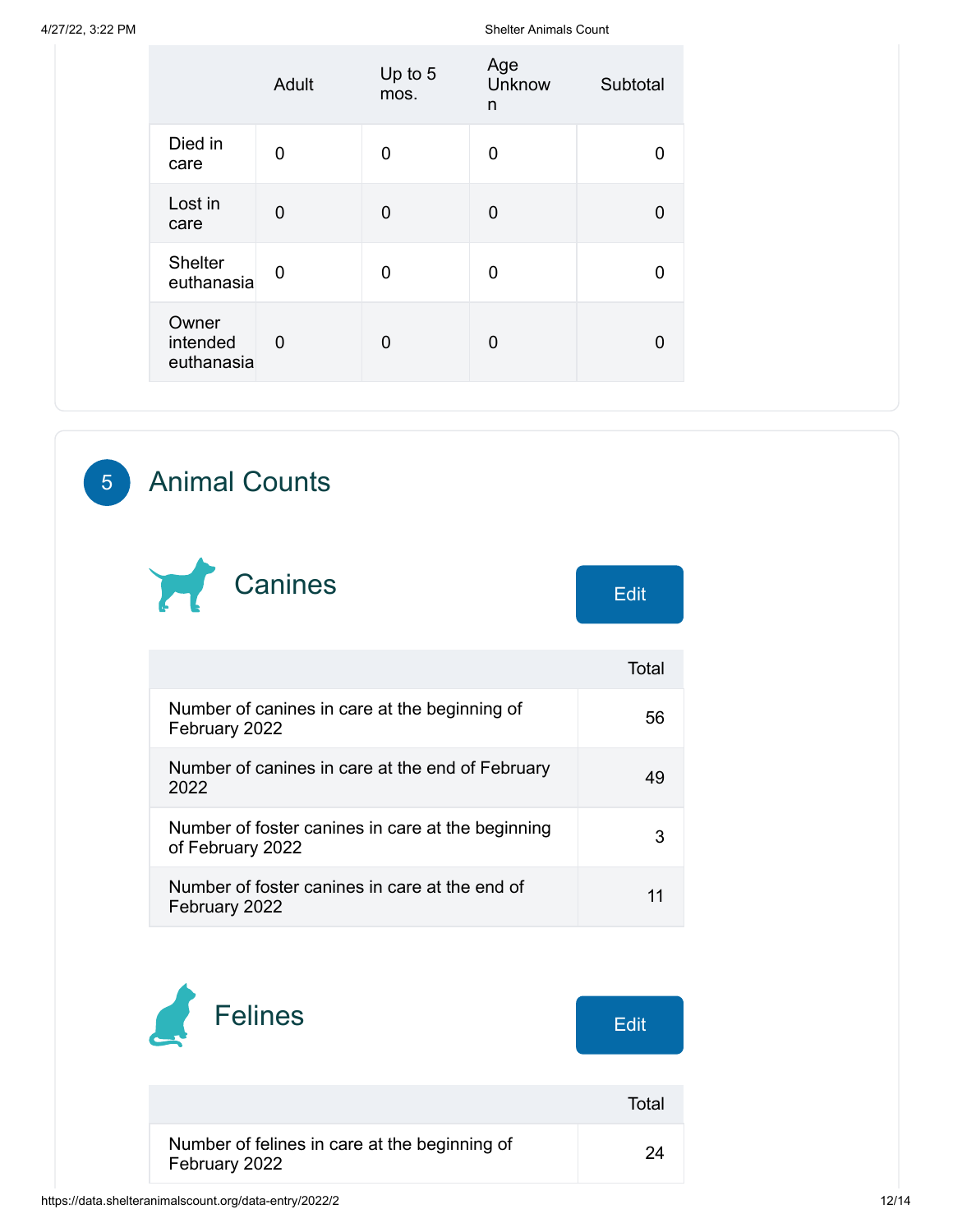|                                                                       | T∩tal |
|-----------------------------------------------------------------------|-------|
| Number of felines in care at the end of February<br>2022              | 20    |
| Number of foster felines in care at the beginning<br>of February 2022 |       |
| Number of foster felines in care at the end of<br>February 2022       |       |

Rabbits Edit

|                                                                       | Total |
|-----------------------------------------------------------------------|-------|
| Number of rabbits in care at the beginning of<br>February 2022        |       |
| Number of rabbits in care at the end of February<br>2022              |       |
| Number of foster rabbits in care at the beginning<br>of February 2022 |       |
| Number of foster rabbits in care at the end of<br>February 2022       |       |



| Number of small mammals in care at the<br>beginning of February 2022        |  |
|-----------------------------------------------------------------------------|--|
| Number of small mammals in care at the end of<br>February 2022              |  |
| Number of foster small mammals in care at the<br>beginning of February 2022 |  |
| Number of foster small mammals in care at the<br>end of February 2022       |  |